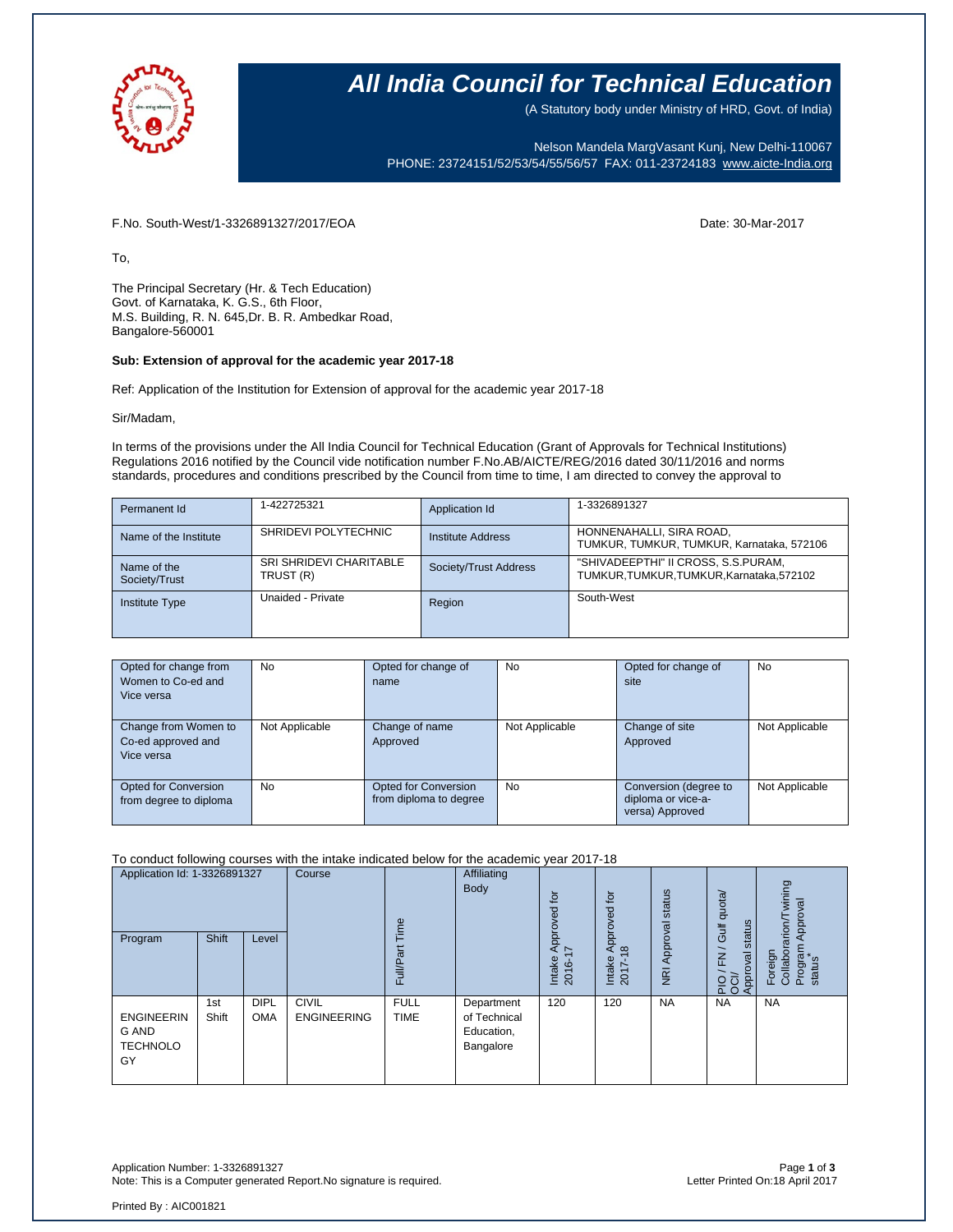

# **All India Council for Technical Education**

(A Statutory body under Ministry of HRD, Govt. of India)

Nelson Mandela MargVasant Kunj, New Delhi-110067 PHONE: 23724151/52/53/54/55/56/57 FAX: 011-23724183 [www.aicte-India.org](http://www.aicte-india.org/)

| <b>ENGINEERIN</b><br><b>G AND</b><br><b>TECHNOLO</b><br>GY | 1st<br>Shift | <b>DIPL</b><br><b>OMA</b> | <b>COMPUTER</b><br><b>SCIENCE AND</b><br><b>ENGINEERING</b>                 | <b>FULL</b><br><b>TIME</b> | Department<br>of Technical<br>Education,<br>Bangalore | 60  | 60  | <b>NA</b> | <b>NA</b> | <b>NA</b> |
|------------------------------------------------------------|--------------|---------------------------|-----------------------------------------------------------------------------|----------------------------|-------------------------------------------------------|-----|-----|-----------|-----------|-----------|
| <b>ENGINEERIN</b><br><b>G AND</b><br><b>TECHNOLO</b><br>GY | 1st<br>Shift | DIPL<br><b>OMA</b>        | <b>ELECTRICAL</b><br><b>AND</b><br><b>ELECTRONICS</b><br><b>ENGINEERING</b> | <b>FULL</b><br><b>TIME</b> | Department<br>of Technical<br>Education,<br>Bangalore | 60  | 60  | <b>NA</b> | <b>NA</b> | <b>NA</b> |
| <b>ENGINEERIN</b><br><b>G AND</b><br><b>TECHNOLO</b><br>GY | 1st<br>Shift | <b>DIPL</b><br><b>OMA</b> | <b>ELECTRONICS</b><br>&<br><b>COMMUNICATI</b><br>ON ENGG                    | <b>FULL</b><br><b>TIME</b> | Department<br>of Technical<br>Education,<br>Bangalore | 60  | 60  | <b>NA</b> | <b>NA</b> | <b>NA</b> |
| <b>ENGINEERIN</b><br><b>G AND</b><br><b>TECHNOLO</b><br>GY | 1st<br>Shift | <b>DIPL</b><br><b>OMA</b> | <b>MECHANICAL</b><br><b>ENGINEERING</b>                                     | <b>FULL</b><br><b>TIME</b> | Department<br>of Technical<br>Education,<br>Bangalore | 120 | 120 | <b>NA</b> | <b>NA</b> | <b>NA</b> |
| <b>ENGINEERIN</b><br><b>G AND</b><br><b>TECHNOLO</b><br>GY | 1st<br>Shift | <b>DIPL</b><br><b>OMA</b> | <b>MECHATRONIC</b><br>S                                                     | <b>FULL</b><br><b>TIME</b> | Department<br>of Technical<br>Education,<br>Bangalore | 60  | 60  | <b>NA</b> | <b>NA</b> | <b>NA</b> |

The above mentioned approval is subject to the condition that SHRIDEVI POLYTECHNIC

shall follow and adhere to the Regulations, guidelines and directions issued by AICTE from time to time and the undertaking / affidavit given by the institution along with the application submitted by the institution on portal.

In case of any differences in content in this Computer generated Extension of Approval Letter, the content/information as approved by the Executive Council / General Council as available on the record of AICTE shall be final and binding.

Strict compliance of Anti-Ragging Regulation:- Approval is subject to strict compliance of provisions made in AICTE Regulation notified vide F. No. 37-3/Legal/AICTE/2009 dated July 1, 2009 for Prevention and Prohibition of Ragging in Technical Institutions. In case Institution fails to take adequate steps to Prevent Ragging or fails to act in accordance with AICTE Regulation or fails to punish perpetrators or incidents of Ragging, it will be liable to take any action as defined under clause 9(4) of the said Regulation.

 **Note: Validity of the course details may be verified at www.aicte-india.org** 

 **Prof. A.P Mittal Member Secretary, AICTE**

Copy to:

**1. The Regional Officer,**

All India Council for Technical Education Health Centre Building Bangalore University Campus

Application Number: 1-3326891327 Page **2** of **3** Note: This is a Computer generated Report.No signature is required.

Printed By : AIC001821